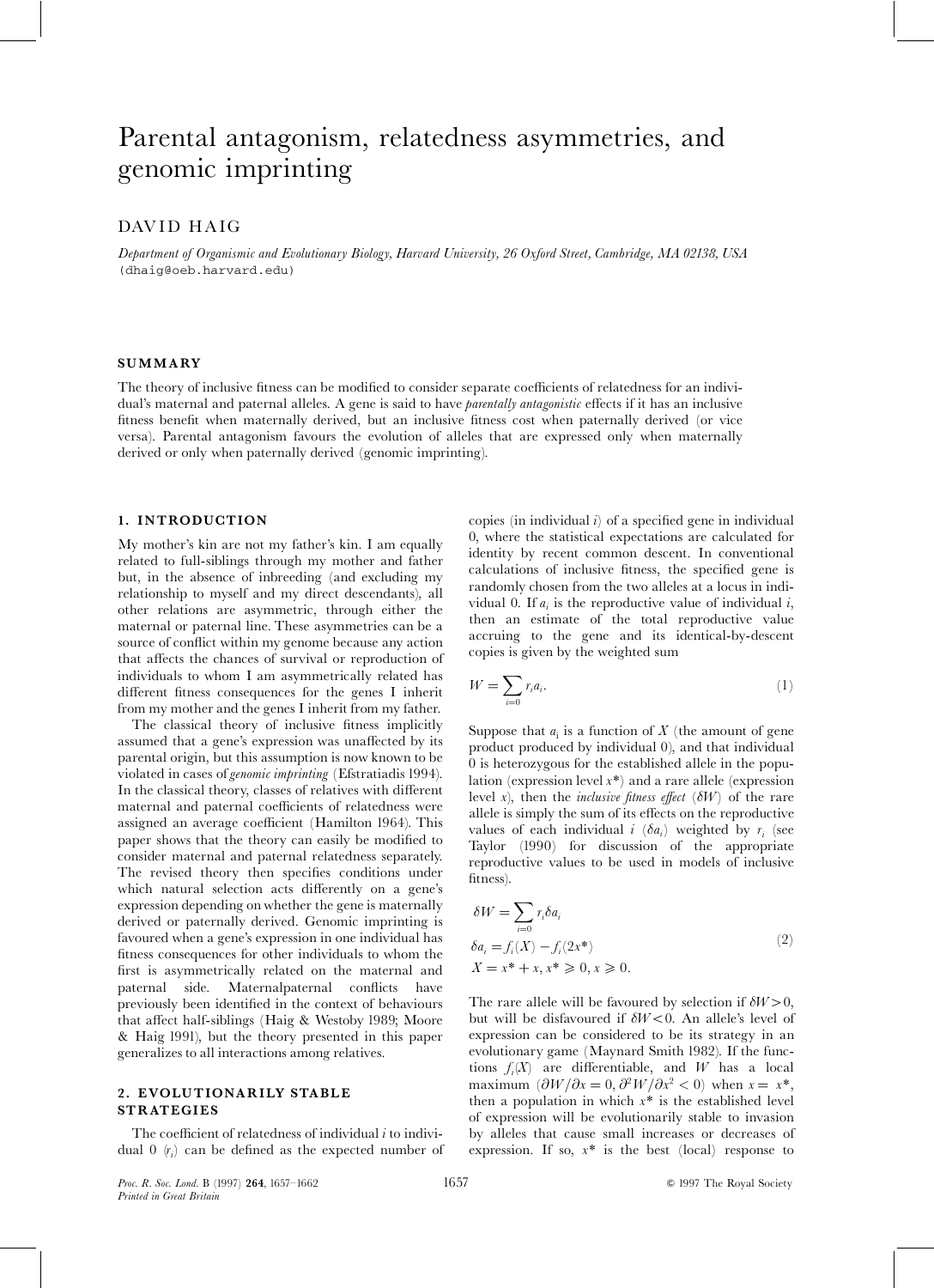### 1658 D. Haig Inclusive fitness and genomic imprinting

itself, and constitutes an evolutionarily stable strategy (ESS). Thus,  $x^*$  is an ESS if

$$
\frac{\partial W}{\partial x} = \sum_{i=0} r_i \frac{\partial a_i}{\partial X} = 0, \text{ when } X = 2x^*.
$$
 (3)

Because the functions  $f_i(X)$  are defined only for nonnegative values of x and  $x^*$ , a 'null' ESS (no expression;  $x^* = 0$ ) exists if  $\frac{\partial W}{\partial x} < 0$  when X is close to zero.

The models presented in this and subsequent sections use calculus to define an ESS and show its stability to invasion by mutations causing small changes in gene expression. Such models do not address evolutionary dynamics. The initial approach to an ESS need not proceed by small incremental changes, but fine-tuning of gene expression in the neighbourhood of an ESS seems plausible.

### 3. PARENT- SPECIFIC RELATEDNESS

In any particular generation, the direction of natural selection will be determined by the effects of a gene's expression on the fitness of matrilineal relatives if the gene is maternally derived, but by its effects on patrilineal relatives if the gene is paternally derived. (For ease of discussion, I will use `matriline' and `patriline' to distinguish relatives who have a chance of carrying individual 0's maternally derived allele from relatives who have a chance of carrying individual 0's paternally derived allele. By this definition, individual 0 and individual 0's direct descendants are members of both the matriline and the patriline.)

A rare autosomal allele in individual 0 is either maternally derived or paternally derived, but the two possibilities will occur with equal frequency over the course of several generations. Half of the time, the gene's expression will be subject to selection for its effects on matrilineal kin, and half of the time, for its effects on patrilineal kin. Different subscripts will be used to identify these different sets of relatives. Thus, if the allele is maternally derived, its expected numbers of copies in individual  $i$  will be represented by  $m_i$ , whereas if the allele is paternally derived, its expected number of copies in individual *j* will be represented by  $p_j$ . The reproductive values of matrilineal and patrilineal kin will be represented by  $a_i$  and  $b_j$ , respectively. Equations  $(1)$  – $(3)$  can then be rewritten as

$$
W = \frac{1}{2} \left( \sum_{i=0} m_i a_i + \sum_{j=0} p_j b_j \right)
$$
 (4)

$$
\partial W = \frac{1}{2} (\delta W_m + \delta W_p) = \frac{1}{2} \left( \sum_{i=0} m_i \delta a_i + \sum_{j=0} p_j \delta b_j \right)
$$
\n(5)

$$
\frac{\partial W}{\partial x} = \frac{1}{2} \left( \sum_{i=0} m_i \frac{\partial a_i}{\partial X} + \sum_{j=0} p_j \frac{\partial b_j}{\partial X} \right) = 0.
$$
 (6)

The average inclusive fitness effect of a rare allele  $(\delta W)$  is therefore the average of its effects when maternally derived  $(\delta W_m)$  and paternally derived  $(\delta W_p)$ . A non-null ESS may be either `symmetric' or `parentally

Proc. R. Soc. Lond. B (1997)

antagonistic'. At a symmetric ESS, both terms of summation from equation (6) are zero. That is,

$$
\sum_{i=0} m_i \frac{\partial a_i}{\partial X} = \sum_{j=0} p_j \frac{\partial b_j}{\partial X} = 0, \text{ when } X = 2x^*.
$$
 (7)

A sufficient condition for a symmetric ESS is that expression of the gene does not affect the fitness of individuals with different matrilineal and patrilineal coefficients of relatedness to individual 0. The simplest case occurs when the gene's expression has fitness consequences for individual 0 alone. At a parentally antagonistic ESS, the terms have opposite sign but equal magnitude, i.e.

$$
\sum_{i=0} m_i \frac{\partial a_i}{\partial X} = -\sum_{j=0} p_j \frac{\partial b_j}{\partial X} \neq 0, \text{ when } X = 2x^*.
$$
 (8)

At such an ESS, a marginal cost when the gene is maternally derived (the first term is negative) is balanced by a marginal benefit when the gene is paternally derived (the second term is positive), or vice versa. This requires that the gene's expression has fitness consequences for individuals that are asymmetrically related to individual 0 via the patriline and via the matriline.

## 4. SEPARATING STRATEGIES

So far the candidates for an ESS have all been pooling strategies in which a gene has a single level of expression, independent of its parental origin.What happens if this constraint is relaxed so that alleles can adopt separating strategies, with one level of expression when maternally derived and a different level when paternally derived? A separating strategy can be represented by a vector whose elements are an allele's level of maternal and paternal expression. Suppose that the established allele has a strategy  $\{x_m^*, x_p^*\}$  and that individual 0 is heterozygous for this allele and a rare allele with strategy  $\{x_m,$  $x_p$ . Then, the following identities can be substituted in equations (4) and (5):

$$
X' = x_m + x_p^*
$$
  
\n
$$
X'' = x_m^* + x_p
$$
  
\n
$$
a_i = f_i(X')
$$
  
\n
$$
b_j = f_j(X'')
$$
  
\n
$$
\delta a_i = f_i(X') - f_i(x_m^* + x_p^*)
$$
  
\n
$$
\delta b_j = f_j(X'') - f_j(x_m^* + x_p^*)
$$
  
\n
$$
x_m, x_p, x_m^*, x_p^* \ge 0.
$$
  
\n(9)

 $\delta W_p$  is zero for a rare allele  $\{x_m, x_p^*\}$  with the same level of paternal expression as the established allele. Therefore, the sign of  $\delta W_m$  determines whether such an allele will be favoured or disfavoured by selection. Conversely,  $\delta W_m$  is zero for a rare allele  $\{x_m^*, x_p\}$  with the same level of maternal expression as the established allele, and the direction of selection is determined by the sign of  $\delta W_p$ .

A symmetric ESS is simultaneously a local maximum for matrilineal and patrilineal inclusive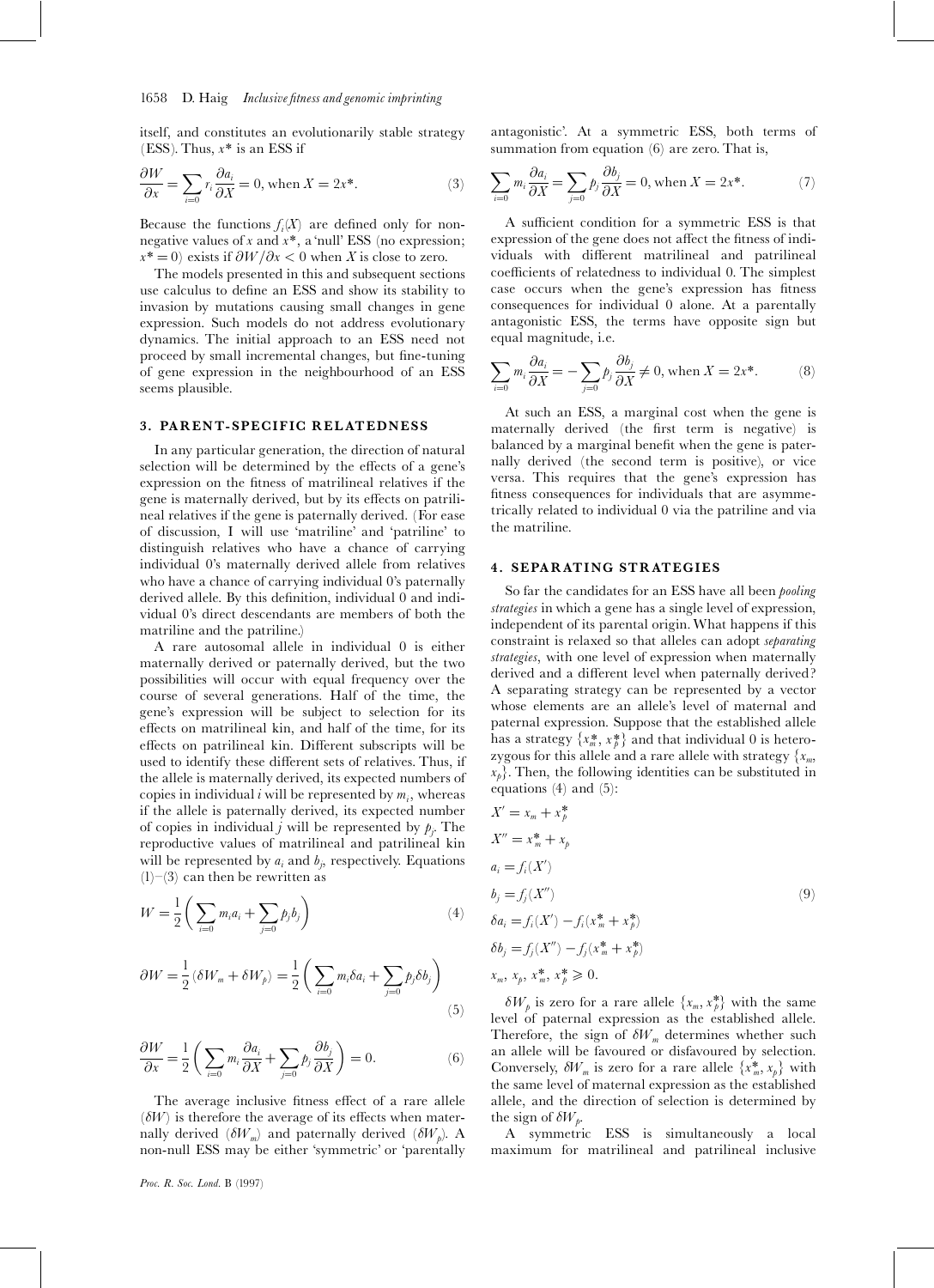fitness. If separating strategies are possible, condition (7) becomes

$$
\frac{\partial W}{\partial x_m} = \sum_{i=0} m_i \frac{\partial a_i}{\partial X'} = 0
$$
\n
$$
\frac{\partial W}{\partial x_p} = \sum_{j=0} p_j \frac{\partial b_j}{\partial X''} = 0
$$
\n, when  $X' = X'' = 2x^*$ .

\n(10)

Therefore, if  $\{x^*, x^*\}$  is a symmetric ESS in the absence of separating strategies, it remains an ESS in their presence. However, if  $\{x^*, x^*\}$  is a symmetric ESS, any strategy  $\{x_m^*, x_p^*\}$  for which  $x_m^* + x_p^* = 2x^*$  will also satisfy equations (10). Strategies of this kind with  $x_m^* \neq x_p^*$  can also be classified as symmetric ESSs, but are probably only of mathematical interest.

A parentally antagonistic pooling strategy corresponds to neither a local maximum of matrilineal inclusive fitness nor of patrilineal inclusive fitness. Therefore, if  $\{x^*, x^*\}$  is a parentally antagonistic ESS in the absence of separating strategies, it cannot be an ESS in their presence. Furthermore, given the assumptions of the model, no strategy in which  $x_m$  and  $x_p$  are both positive can be evolutionarily stable for all possible separating strategies, unless the strategy is a symmetric ESS. At a parentally antagonistic ESS, either the maternal allele  $\{0, x_k^*\}$  or the paternal allele will be silent { $x_m^*$ , 0} (Haig 1996; Mochizuki *et al.* 1996).

Suppose that a pooling strategy benefits patrilines at the expense of matrilines. If so, the strategy can be displaced by a separating strategy with reduced expression when maternally derived or with increased expression when paternally derived, or with both. Because patrilineal inclusive fitness is maximized by a higher level of expression than matrilineal inclusive fitness, each increase in paternal expression can be matched by a decrease in maternal expression, until maternal expression is zero (at which point no further reduction is possible). However, once maternal alleles are silent, paternal alleles can `choose' the level of gene expression that maximizes benefits to patrilines. Haig (1996) has called this the `loudest voice prevails' principle.

At a maternally silent ESS  $\{0, x_{b}^{*}\},$ 

$$
\frac{\partial W}{\partial x_m} = \sum_{i=0} m_i \frac{\partial a_i}{\partial X'} < 0
$$
  

$$
\frac{\partial W}{\partial x_p} = \sum_{j=0} p_j \frac{\partial b_j}{\partial X''} = 0
$$
, when  $X' = X'' = x_p^*$  (11)

whereas, at a paternally silent ESS  $\{x_m^*, 0\}$ ,

$$
\frac{\partial W}{\partial x_m} = \sum_{i=0} m_i \frac{\partial a_i}{\partial X'} = 0
$$
\n
$$
\frac{\partial W}{\partial x_p} = \sum_{j=0} p_j \frac{\partial b_j}{\partial X''} < 0
$$
\nwhen  $X' = X'' = x_m^*$ 

\n(12)

Conditions  $(11)$  and  $(12)$  specify the effects of small changes in the level of gene product near an ESS. At a maternally silent ESS  $\{0, x^*_\beta\}$ , small increments of gene product will decrease both matrilineal and patrilineal inclusive fitness. By contrast, small decrements of gene product will increase matrilineal inclusive fitness, but

decrease patrilineal inclusive fitness. Large decrements, however, may reduce matrilineal inclusive fitness because the fitness of matrilines will often be maximized by a non-zero level of gene product. These properties are important for understanding the effects of loss-of-imprinting mutations that reactivate a silent maternal allele, or of loss-of-function mutations that silence the active paternal allele.

A loss-of-imprinting mutation will result in a level of expression  $2x_p^*$  (or  $2x_m^*$ ), whereas a loss-of-function mutation will result in zero expression. Both kinds of mutation are likely to decrease both matrilineal and patrilineal inclusive fitness. Therefore, the observation that 'knocking-out' maternally active Mash2 results in a failure of placental development (Guillemot et al. 1995) or that paternal duplications of proximal 7 result in growth-retarded mice (Cattanach et al. 1992) does not directly contradict the genetic conflict hypothesis, as is sometimes claimed. However, such observations do provide clues about the effects of small changes in gene expression. For example, the placentas of Mash2 null mice have a virtual absence of spongiotrophoblast cells, but a thicker layer of trophoblast giant cells (Guillemot et al. 1995). The genetic conflict hypothesis suggests that a partial re-allocation of cells from spongiotrophoblast cells to the giant-cell lineage would benefit patrilines.

The model presented in this section assumes that the levels of gene-product,  $X'$  and  $X''$ , are sums of fixed, allele-specific contributions. A parentally antagonistic ESS with bi-allelic expression is possible if this assumption is violated. For example, the model would not apply if transcription was subject to negative feedback and alleles shut down at different thresholds of gene product. In this case, the allele with the higher threshold would determine the level of expression in heterozygotes, alleles with higher thresholds would behave as dominants to alleles with lower thresholds, and  $\{t^*_m, t^*_p\}$  would be an ESS if  $t^*_m$  and  $t^*_p$  were the thresholds that maximized matrilineal and patrilineal inclusive fitness. If  $t^*_m > t^*_p$ , then the usual level of expression at the ESS would be  $t^*_m$ . Selection to maintain  $t^*_{\theta}$  would be weak, because the paternal threshold would have strategic significance only when an individual was heterozygous for the established allele  $\{t^*_m,\,t^*_p\}$ and a rare maternally derived allele  $\{t_m, t_p\}$ , with  $t_m < t_p^*$ .

#### 5. IGF2 AND IGF2R

Some properties of maternally silent and paternally silent strategies—and of their interaction—can be illustrated using two functionally related loci from mice:  $Igf2$  (insulin-like growth factor 2) is expressed when paternally derived, but is silent when maternally derived, whereas Igf2r (insulin-like growth factor 2 receptor) has the opposite pattern of expression. Paternally expressed Igf2 promotes embryonic growth, whereas maternally expressed  $Igf2r$  inhibits growth by degrading the product of Igf2 (DeChiara et al. 1991; Lau et al. 1996; Ludwig et al. 1996). Haig & Graham (1991) proposed that this complementary pattern of imprinting has evolved because costs imposed by an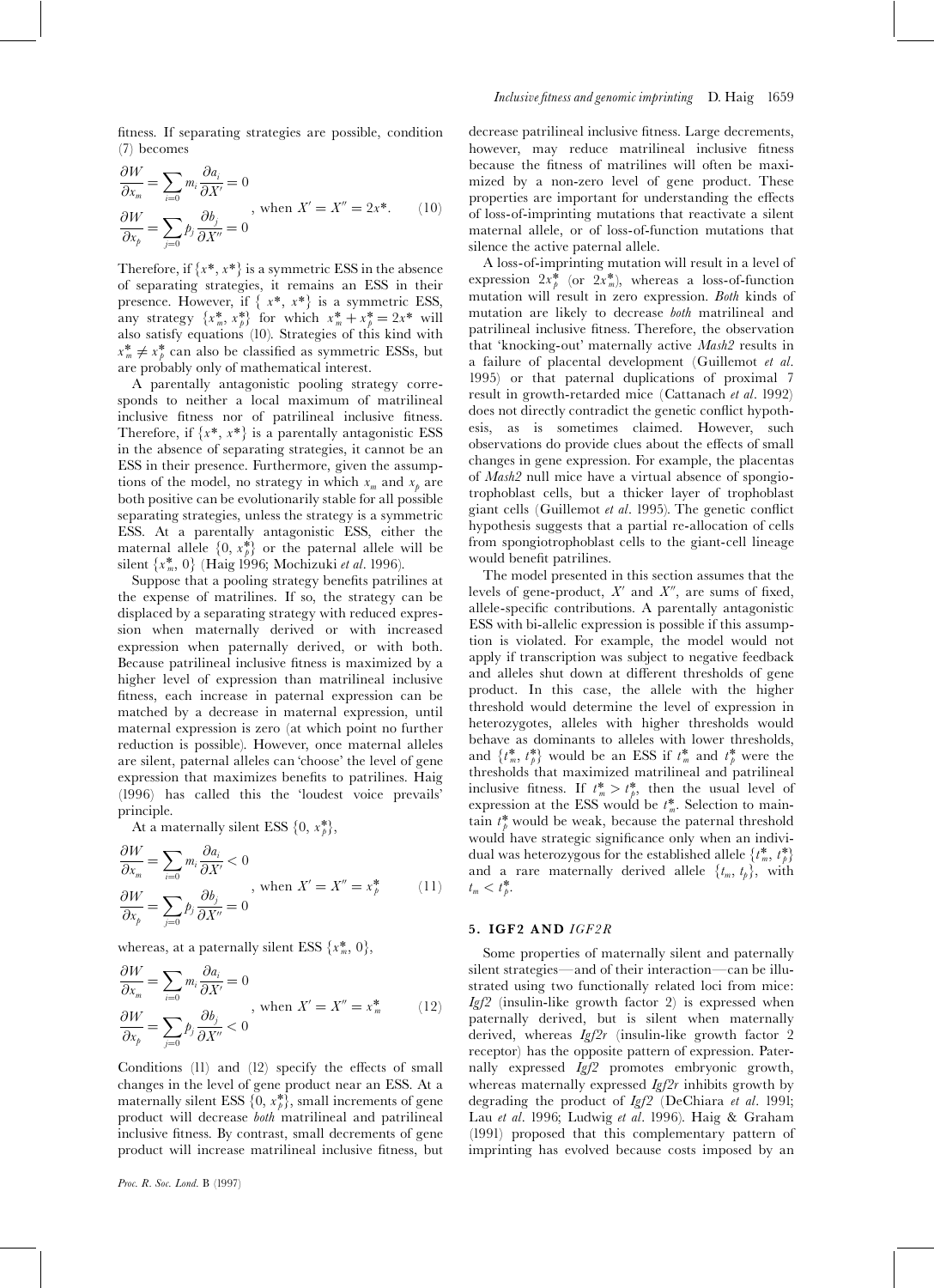#### 1660 D. Haig Inclusive fitness and genomic imprinting

embryo on its mother during gestation have fitness consequences for half-siblings to which the embryo is related maternally but not paternally  $(m = 0.5; \ p = 0)$ . This argument explains the imprinting of  $Igf2$  and  $Igf2r$  in terms of indirect sibling rivalry mediated via the mother. The same hypothesis can be rephrased in terms of motheroffspring conflict. The maternal and paternal relatedness of an offspring to its mother shows extreme asymmetry  $(m = 1; p = 0)$  because the offspring's maternal allele is definitely present in the mother whereas the paternal allele is definitely absent. This internal conflict is mitigated when mother and father share the parentage of multiple offspring, because the residual reproductive value of the father is then correlated with that of the mother.

A useful distinction can be made between competition among strategies and *conflict* between roles (for a similar distinction see Cosmides & Tooby (1981)). The separating strategies of  $Igf2$  and  $Igf2r$  each have two roles: that of a maternal allele and that of a paternal allele. Phenotypic conflict between these roles is expressed as the degradation of paternal IGF2 by maternal IGF2R (the lack of italics signifying gene products rather than genes). However, at the strategic level, paternal expression of Igf2 and maternal expression of Igf2r are mutually reinforcing (just as the `hawks' of the former Soviet Union and the United States justified each other's military budgets in competition with their own nation's `doves'). Another analogy reinforces this distinction between strategy and role. The poor usually favour policies that shift taxes onto the rich, and vice versa. However, when an individual's wealth changes, his attitude to taxation often changes to match. Thus, there can be a *conflict* between the roles of rich and poor, even though all individuals employ the same separating strategy 'tax the rich when poor, tax the poor when rich' that outcompetes pooling strategies that do not change with an individual's circumstances (`always tax the rich' or `always tax the poor').

A property of evolutionarily stable separating strategies is that the fitness return from playing a particular role depends on another allele playing the opposite role. A paternal allele of Igf2 relies on zero production by the maternal allele. Loss-of-imprinting of the maternal allele would double the production of IGF2, and result in reduced patrilineal (as well as matrilineal) inclusive fitness. Similarly, an  $Igf2$  allele in the paternal role relies on an  $Ig/2r$  allele in the maternal role to degrade some of its excess product. Some biologists would interpret this mutual dependence of roles as evidence for straightforward cooperation, but the underlying conflict is revealed by the possibility of more efficient (but evolutionarily unstable) cooperative outcomes. For example, if maternal and paternal alleles shared equally in the production of IGF2, loss-of-function mutations would not result in functional hemizygosity. Alternatively, the same functional level of IGF2 could be achieved with reduced expression of both Igf2 and Igf2r.

The model of the previous section has several limitations, of which I will discuss two. First, the strategy set was restricted to variation in expression level but new alleles can vary in many ways besides their level of expression. The model may still have value because some of these allelic differences could be modelled as if they caused differences in expression. For example, an allele that reduced the affinity of IGF2 for IGF2R might have similar phenotypic consequences to an allele that increased production of IGF2. Second, ESS conditions were derived for alleles at a single locus, and the model's conclusions might not apply when alleles at two or more loci interact. Should we expect  $I\llsub>gf2$  and  $Igf2r$  to come to a joint ESS, a modus vivendi at which alleles at neither locus can bene¢t from a unilateral change to the status quo? Or should we expect a continuing arms race in which selection at each locus prevents alleles at the other from reaching an evolutionary equilibrium? The a priori expectation is unclear (at least to me). McVean & Hurst (1997) could find no evidence for ongoing antagonistic coevolution in the sequences of  $Igf2$  and  $Igf2r$ , and interpreted their result as evidence against the genetic conflict hypothesis, but the absence of an arms race could also be interpreted as evidence of a joint ESS (i.e. for a `resolution' of the conflict in the sense of Godfray (1995)).

### 6. WHY ARE THERE SO FEW IMPRINTED GENES ?

Separating strategies will be favoured when the expression of an unimprinted allele has parentally antagonistic effects, because imprinting allows a reduction of costs to patrilines while retaining the bene¢ts to matrilines, or vice versa. However, only a small minority of genes appear to be imprinted. Why should this be?

Few genes may have the kind of parentally antagonistic effects that favour the evolution of imprinting. A pelagic fish, conceived by external fertilization, may never interact with relatives, and the same may be true of many other organisms that lack post-zygotic parental care and complex social behaviour. Even within social species, the principal effect of most genes may be to increase or decrease the fitness of the individual in which the gene is expressed, with minimal consequences for relatives. Furthermore, loss-of-function mutations are recessive at many, if not most, loci. At such loci, inactivation of one allele has little discernible effect on the phenotype, and selection in favour of imprinted alleles would be weak or non-existent, even if other conditions for the evolution of imprinting were satisfied. Therefore, imprinted alleles may be restricted to the subset of loci with parentally antagonistic effects that are highly sensitive to the level of gene product. If the advantages of a separating strategy are weak, they may be outweighed by subsidiary costs of imprinting, such as occur when a paternal allele has a loss-of-function mutation and the imprinted maternal allele is silent (Mochizuki et al. 1996).

Despite these caveats, the selective conditions that favour the evolution of imprinting probably exist in many social organisms. Genomic imprinting may be more widespread than is currently recognized because it is difficult to detect in taxa (or for behaviours) that lack a well-developed molecular genetics. The two most obvious sources of relatedness asymmetries are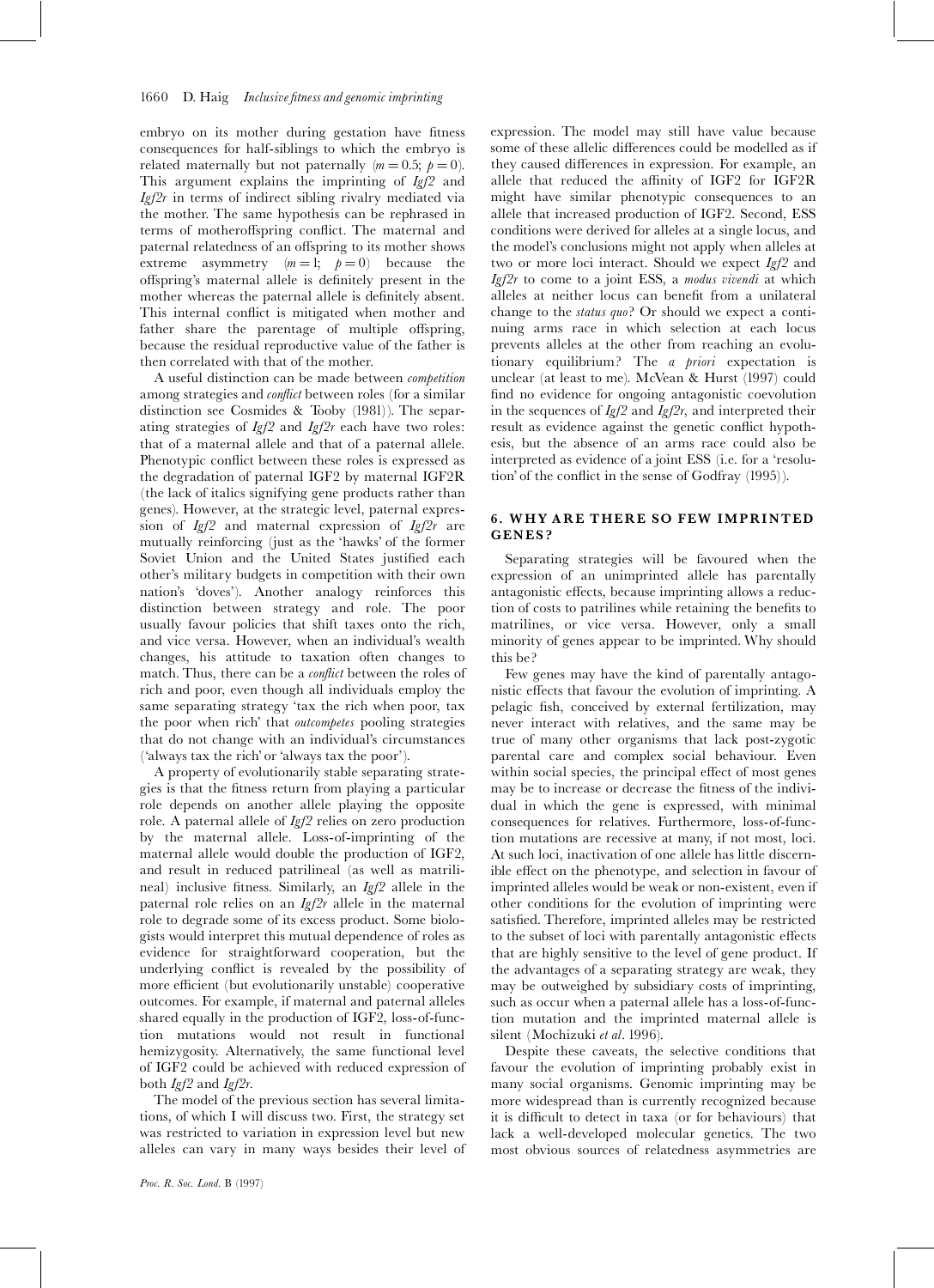multiple paternity of a female's offspring and sex-biased dispersal. For example, in a species in which males disperse but females remain in their natal group, group members will often be more closely related to each other maternally than paternally (the precise prediction depends on the rate at which males, who enter the group from outside, are replaced by new males and on the number of offspring a male sires during his tenure). Major effects of imprinting on embryonic development may be largely restricted to viviparous species because actions that take place in an egg before hatching will usually have little direct effect on the mother and other relatives (there may, however, be consequences for post-hatching behaviour that does affect relatives).

The paucity of imprinted genes could also be explained if alleles with parent-specific expression rarely, if ever, arise at most loci. Non-existent alleles cannot be subject to selection.Three strands of evidence suggest that imprinting may be difficult to evolve. First, some unimprinted genes have phenotypic effects similar to the effects of imprinted genes: for example, Igf1 (like Igf2) enhances embryonic growth in the mouse, but (unlike  $Igf2$ ) is not imprinted (Liu et al. 1993). Second, imprinted loci appear to be clustered, with the bulk of the genome devoid of significant imprinting effects (Saitoh et al. 1996; Lee et al. 1997). Such a pattern would be predicted if the evolution of imprinting is rare, but once one locus in a region has evolved imprinted expression, neighbouring loci can exploit the epigenetic difference between maternal and paternal chromosomes to become imprinted themselves. Mochizuki et al. (1996) make the related suggestion that clustering could be explained if imprinting is physiologically costly, but costs can be shared among neighbouring loci. Third, mechanisms may exist that eliminate the epigenetic differences between chromosomes on which imprinting depends. The genome-wide demethylation—followed by remethylation—that occurs during early mouse development erases most methylation differences between maternal and paternal chromosomes (Kafri et al. 1993). The conditions under which natural selection would favour genome-wide suppressors of imprinting—for that purpose, rather than as a side-effect of some other function—is a theoretical question deserving further study.

## 7. SEXUAL AND PARENTAL ANTAGONISM

Genes with *parentally antagonistic* effects are associated with an inclusive fitness benefit when derived from one parent but an inclusive fitness cost when derived from the other. This terminology was chosen to emphasize the analogy to genes with sexually antagonistic effects that are beneficial in one sex but costly in the other (Rice 1987). Autosomal genes spend half of their ancestry in male bodies and half in female bodies. Therefore, an allele with sexually antagonistic effects will be selectively favoured if the cost to one sex is less than the benefit to the other. By the same token, autosomal genes are maternally derived half of the time,

paternally derived half of the time, and an allele with parentally antagonistic effects will be selectively favoured if the benefit to matrilines is greater than the cost to patrilines (or the bene¢t to patrilines is greater than the cost to matrilines). Just as sexual antagonism favours strategies in which a gene is expressed in one sex but not the other (sex limitation), so does parental antagonism favour strategies in which a gene is expressed when derived from one sex but not the other (imprinting). From this perspective, parental antagonism is sexual antagonism shifted by one generation. Sexually antagonistic and parentally antagonistic effects are orthogonal in the sense that an *autosomal* allele has the same probability of being present in a male or female body, irrespective of its parental origin. Complex strategies can be imagined in which a gene's expression depends on the sex of both its present and previous bearer.

Alan Grafen, Jon Seger, Robert Trivers, and an anonymous reviewer have made useful contributions to the final version of this paper.

#### **REFERENCES**

- Cattanach, B. M., Barr, J. A., Evans, E. P., Burtenshaw, M., Beechey, C.V., Leff, S. E., Brannan, C. I., Copeland, N. G., Jenkins, N. A. & Jones, J. 1992 A candidate mouse model for Prader-Willi syndrome which shows an absence of Snrpn expression. Nat. Genet. 2, 270-274.
- Cosmides, L. M. & Tooby, J. 1981 Cytoplasmic inheritance and intragenomic conflict.  $\tilde{J}$ . Theor. Biol. 89, 83-129.
- DeChiara, T. M., Robertson, E. J. & Efstratiadis, A. 1991 Parental imprinting of the mouse insulin-like growth factor II gene. Cell 64, 849-859.
- Godfray, H. C. J. 1995 Evolutionary theory of parent^ offspring conflict. Nature 376, 133-138.
- Guillemot, F., Caspary, T., Tilghman, S. M., Copeland, N. G., Gilbert, D. J., Jenkins, N. A., Anderson, D. J., Joyner, A. L., Rossant, J. & Nagy, A. 1995 Genomic imprinting of Mash2 required for trophoblast development. Nat. Genet. 9, 235^241.
- Efstratiadis, A. 1994 Parental imprinting of autosomal mammalian genes. Curr. Opin. Genet. Devl. 4, 265-280.
- Haig, D. 1996 Placental hormones, genomic imprinting, and maternal–fetal communication.  $\tilde{J}$ . Evol. Biol. 9, 357–380.
- Haig, D. & Graham, C. 1991 Genomic imprinting and the strange case of the insulin-like growth factor-II receptor.  $Cell$  64, 1045-1046.
- Haig, D. & Westoby, M. 1989 Parent-specific gene expression and the triploid endosperm.  $Am.$  Nat. 134, 147-155.
- Hamilton, W. D. 1964 The genetical evolution of social behaviour.  $\tilde{J}$ . Theor. Biol. 7, 1-52.
- Kafri, T., Gao, X. & Razin, A. 1993 Mechanistic aspects of genome-wide demethylation in the pre-implantation mouse embryo. Proc. Natn. Acad. Sci. USA 90, 10 558-10 562.
- Lau, M. M. H., Stewart, C. E. H., Liu, Z., Bhatt, H., Rotwein, P. & Stewart, C. L. 1994 Loss of the imprinted IGF2/cation-independent mannose 6-phosphate receptor results in fetal overgrowth and perinatal lethality. Genes Devl. 8, 2953-2963.
- Lee, M. P., Hu, R.-J., Johnson, L. A. & Feinberg, A. P. 1997 Human  $KVLQTI$  gene shows tissue-specific imprinting and encompasses Beckwith-Wiedemann syndrome chromosomal rearrangements. Nat. Genet. 15, 181-185.
- Liu, J.-P., Baker, J., Perkins, A. S., Robertson, E. J. & Efstratiadis, A. 1993 Mice carrying null mutations of the genes encoding insulin-like growth factor I (Igf-1) and type 1 IGF receptor  $(Igflr)$ . Cell 75, 59-72.